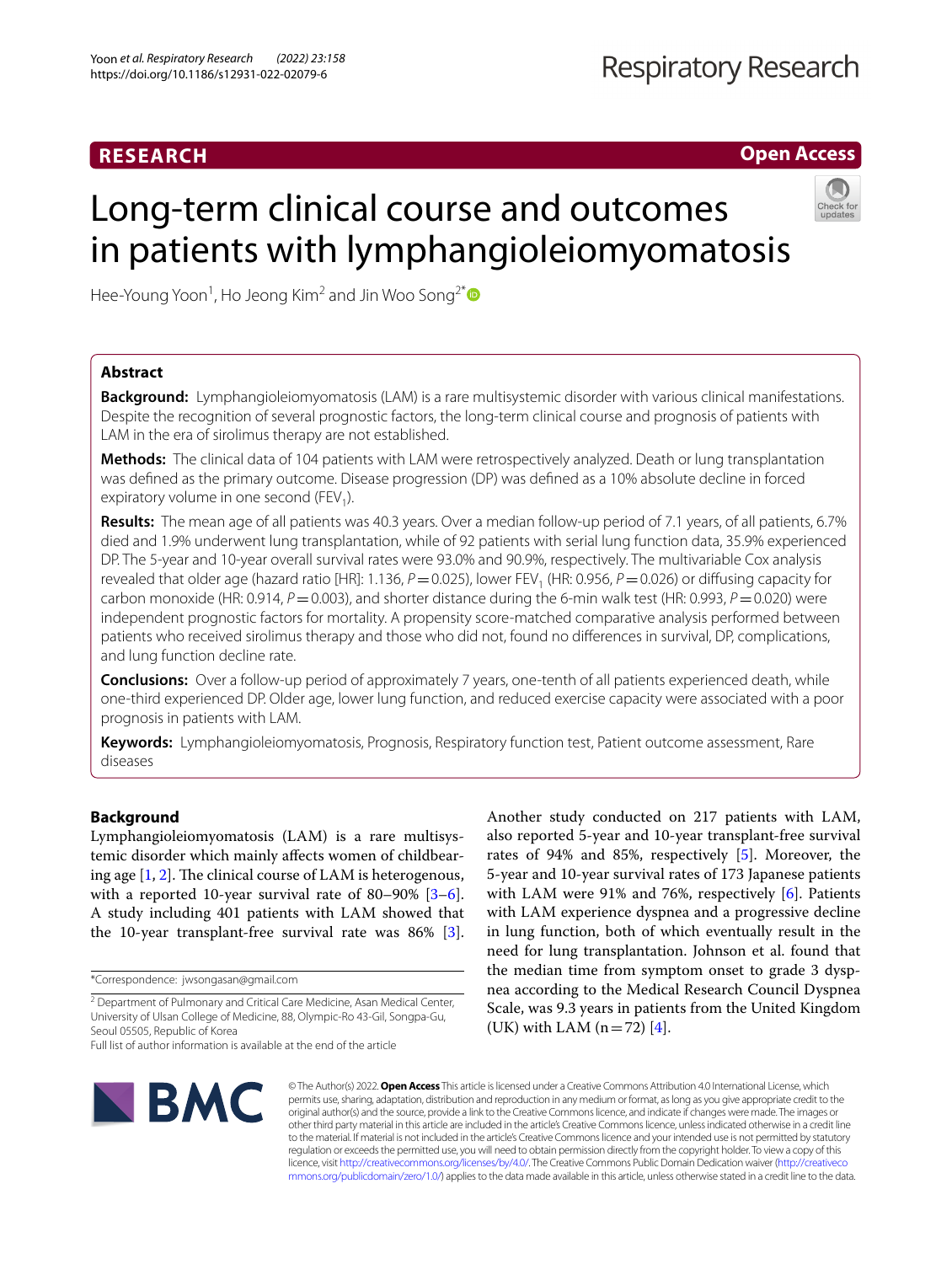Several prognostic factors in patients with LAM have been reported in previous studies [[3,](#page-7-2) [5–](#page-7-4)[8\]](#page-7-6). In a previous study, lower  $FEV_1$  and diffusing lung capacity for carbon monoxide (DLCO) were found to be poor prognostic factors for transplantation-free survival in the age-adjusted Cox analysis [[5\]](#page-7-4). Of a total of 46 Japanese patients with LAM, the non-survivors were found to have a lower forced expiratory volume in one second/forced vital capacity (FEV<sub>1</sub>/FVC) ratio and a higher total lung capacity (TLC) than the survivors [\[7](#page-7-7)]. Moreover, delayed symptom onset and the presence of angiomyolipoma (AML) were associated with better survival in patients with LAM, whereas home oxygen use was associated with poorer survival [[3\]](#page-7-2). However, the long-term clinical course and prognostic factors of LAM in the era of sirolimus therapy which has been recently introduced to the standard treatment, are not well defned. Moreover, the efect of sirolimus on the survival of patients with LAM in a real-world setting has not been investigated. This study aimed to evaluate the long-term clinical course, prognostic factors, and impact of sirolimus on the prognosis of patients with LAM.

# **Study design and methods**

# **Study population**

Of a total of 106 patients who were diagnosed with LAM between July 2001 and February 2020 at Asan Medical Center, Seoul, Republic of Korea, 104 patients whose baseline data were available, were included in this study (Fig. [1](#page-1-0)). All patients met the diagnostic criteria of defnite LAM according to An Official American Thoracic Society/Japanese Respiratory Society Clinical Practice Guideline [\[1](#page-7-0)]. Of all the included cases, 60.6% were biopsy-proven through surgical lung biopsy (48.1%), transbronchial lung biopsy (9.6%), or biopsy of other sites including the retroperitoneum and lymph nodes (2.9%). The study protocol was approved by the Institutional Review Board of Asan Medical Center (2016-0480). Informed consent was not deemed necessary owing to the retrospective nature of the study.

# **Clinical data**

The clinical and survival data of all patients were retrospectively collected from medical records, telephone interviews, and records from the National Health Insurance of South Korea. Spirometry and measurement of DLCO and TLC were performed according to the recommendations of the ATS and European Respiratory Society [\[9](#page-7-8)–[11\]](#page-7-9); and the results are expressed as a percentage of the normal predicted values. The 6-min walk test (6MWT) was performed based on the ATS guidelines [[12\]](#page-7-10).

Records of follow-up visits which took place every 3–6 months, and hospitalization were reviewed to identify the development of complications such as disease progression (DP) and extrapulmonary involvement. DP

<span id="page-1-0"></span>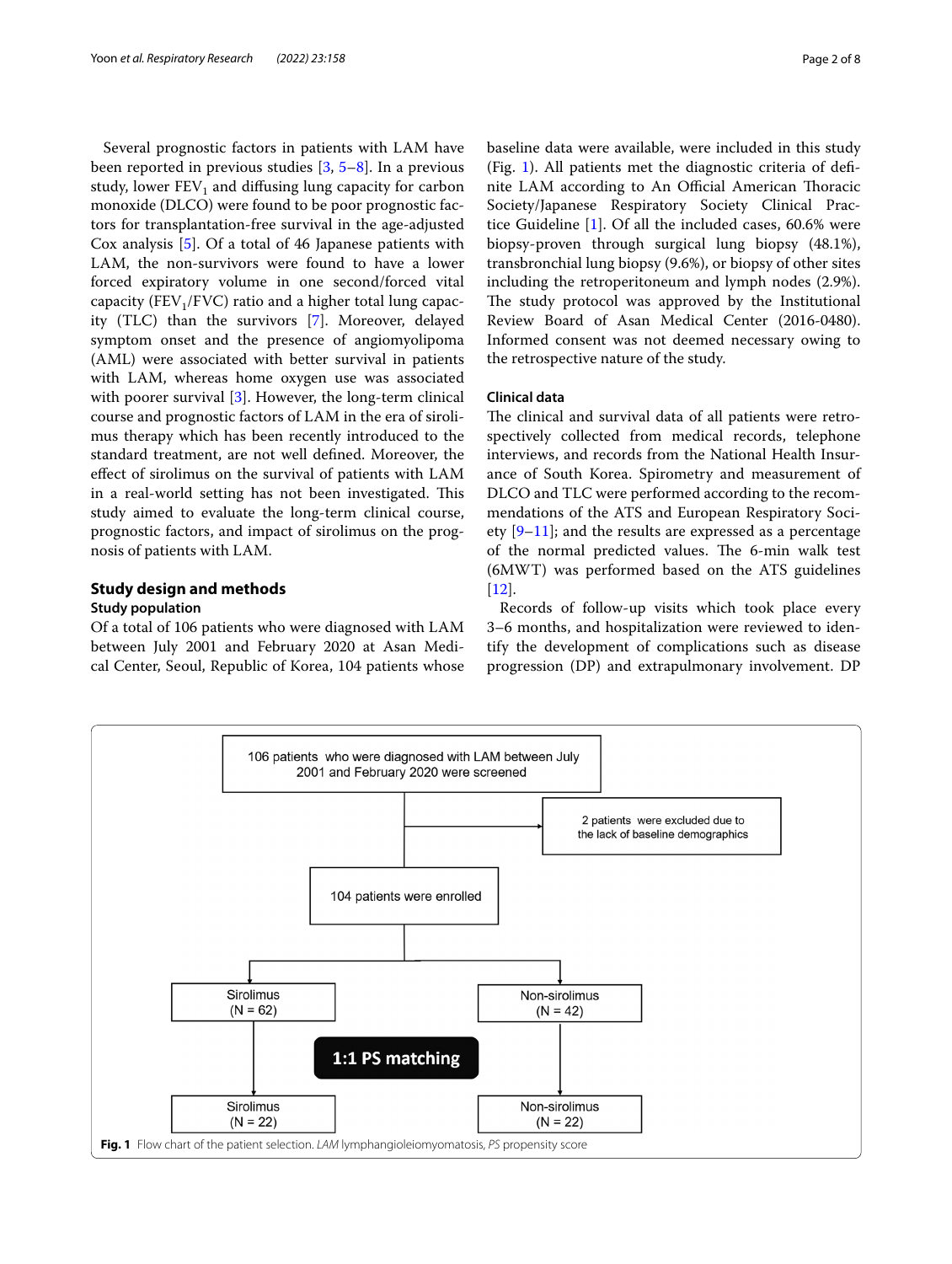was defined as a 10% absolute decline in  $FEV<sub>1</sub>$  from baseline values.

#### **Statistical analysis**

Continuous variables are expressed as mean±standard deviation, while categorical variables are expressed as percentages. The student's t-test or the Mann–Whitney U test was used to analyze continuous data, whereas the Pearson's chi-square test or Fisher's exact test was used to analyze categorical data. Death was defned as the primary outcome, and lung transplantation was considered an equivalent outcome to death. The Cox regression model was used to identify the prognostic factors for survival and variables with  $P < 0.1$  in the unadjusted analysis were incorporated in the multivariable model using backward elimination. Survival was evaluated using the Kaplan–Meier survival analysis and the log-rank test. The availability of serial lung function data ( $\geq$  3 measurements) in 92 patients enabled the calculation of the annual rate (slope) of decline in lung function using a linear regression model.

All patients were divided into two (sirolimus and non-sirolimus) groups according to whether or not they received sirolimus therapy, to evaluate its efect on the clinical outcome of patients with LAM. The index date was set as the date of the frst prescription of sirolimus in the sirolimus group and the date of LAM diagnosis in the non-sirolimus group. Patients were observed from the index date until the occurrence of the study outcome or until the end of the observation period (April 30, 2020), whichever took place earlier. Propensity score matching (1:1) to adjust for the diferences in baseline characteristics between the sirolomus and non-sirolimus groups, yielded 22 matched pairs (Fig.  $1$ ). The matched variables consisted of age, history of smoking,  $FEV_1$ , and DLCO; propensity scores were calculated using the multiple logistic regression analysis to estimate the probability of receiving sirolimus therapy in each patient. All statistical analyses were performed using the SPSS software version 23.0 (IBM Inc., Chicago, IL, USA). All *P*-values were twotailed, and *P*-values<0.05 were considered statistically signifcant.

# **Results**

# **Baseline characteristics at diagnosis**

Among all patients, the mean age was 40.3 years, 9.6% were ever-smokers, and 12.5% were diagnosed with tuberous sclerosis complex (TSC) (Table [1](#page-3-0)). During follow-up (median: 7.1 years, interquartile range: 2.8– 9.9 years), seven (6.7%) patients died, and two patients  $(1.9%)$  underwent lung transplantation. The 5-year and 10-year survival rates were 93.0% and 90.9%, respectively (Fig.  $2A$ ). The non-survivors had lower lung function as manifested by  $FEV<sub>1</sub>$ , DLCO and  $FEV<sub>1</sub>/FVC$ , higher values of residual volume (RV), and poorer exercise capacity as shown by the distance and the lowest oxygen saturation  $(SpO<sub>2</sub>)$  during the 6MWT, than the survivors (Table [1](#page-3-0)). However, there were no signifcant diferences in the incidence of pneumothorax and extrapulmonary manifestations. Sirolimus was administered to 59.6% of patients, and no signifcant diference in the treatment received was observed between the non-survivors and survivors.

#### **Clinical course**

During follow-up, 33 patients (35.9% of the patients with serial lung function data  $[\geq 3$  measurements; n=92]) experienced DP (Table [2](#page-4-0)). The 5-year and 10-year progression-free survival rates were 61.2% and 56.2%, respectively (Fig. [2](#page-3-1)B). Among the complications detected after the diagnosis of LAM, pneumothorax and angiomyolipoma (AML) were the most common (in each 2.9%), followed by chylothorax (1.9%) (Table [2\)](#page-4-0). Analysis of the serial lung function data ( $n=92$ ), revealed a mean annual decline rate in FEV<sub>1</sub>, FVC, and DLCO of  $-0.7 \pm 4.2\%$ predicted/year,  $0.3 \pm 3.2$ % predicted/year, and  $1.5 \pm 4.0$ % predicted/year, respectively (Table [2\)](#page-4-0).

No signifcant diferences in the development of complications (pneumothorax, chylothorax, and extrapulmonary manifestations) after the diagnosis of LAM, DP, and lung function decline rate were noted between the nonsurvivors and survivors (Table [2](#page-4-0)).

#### **Risk factors for mortality**

The unadjusted Cox analysis demonstrated that lower lung function (FEV<sub>1</sub>, FVC, DLCO, TLC, FEV<sub>1</sub>/FVC, and  $FEF_{25-75\%}$  [forced expiratory flow between 25 and 75% of FVC]) and poorer exercise capacity (distance and the lowest  $SpO<sub>2</sub>$  during the 6MWT) were associated with mortality in patients with LAM (Table [3](#page-4-1)). Due to the close correlation between  $FEV_1$  and DLCO (r = 0.705), we developed two multivariable models with each including either  $FEV<sub>1</sub>$  or DLCO. The multivariable model including age,  $FEV_1$ , 6-min walk distance (6MWD), and lowest  $SpO<sub>2</sub>$  during the  $6MWT$  showed that older age (hazard ratio [HR]: 1.136, 95% confdence interval [CI]: 1.016–1.269, *P*=0.025), lower FEV<sub>1</sub> (HR: 0.956, 95% CI: 0.919–0.995, *P*=0.026), and shorter 6MWD (HR: 0.993, 95% CI: 0.987–0.999, *P*=0.020) were independent prognostic factors for mortality in patients with LAM. The other multivariable model including age, DLCO, 6WMD, and lowest  $SpO<sub>2</sub>$  during the 6MWT showed that older age (HR: 1.167, 95% CI: 1.036–1.314, *P*=0.011), and lower DLCO (HR: 0.914, 95% CI: 0.861–0.969, *P*=0.003) were also risk factors for mortality.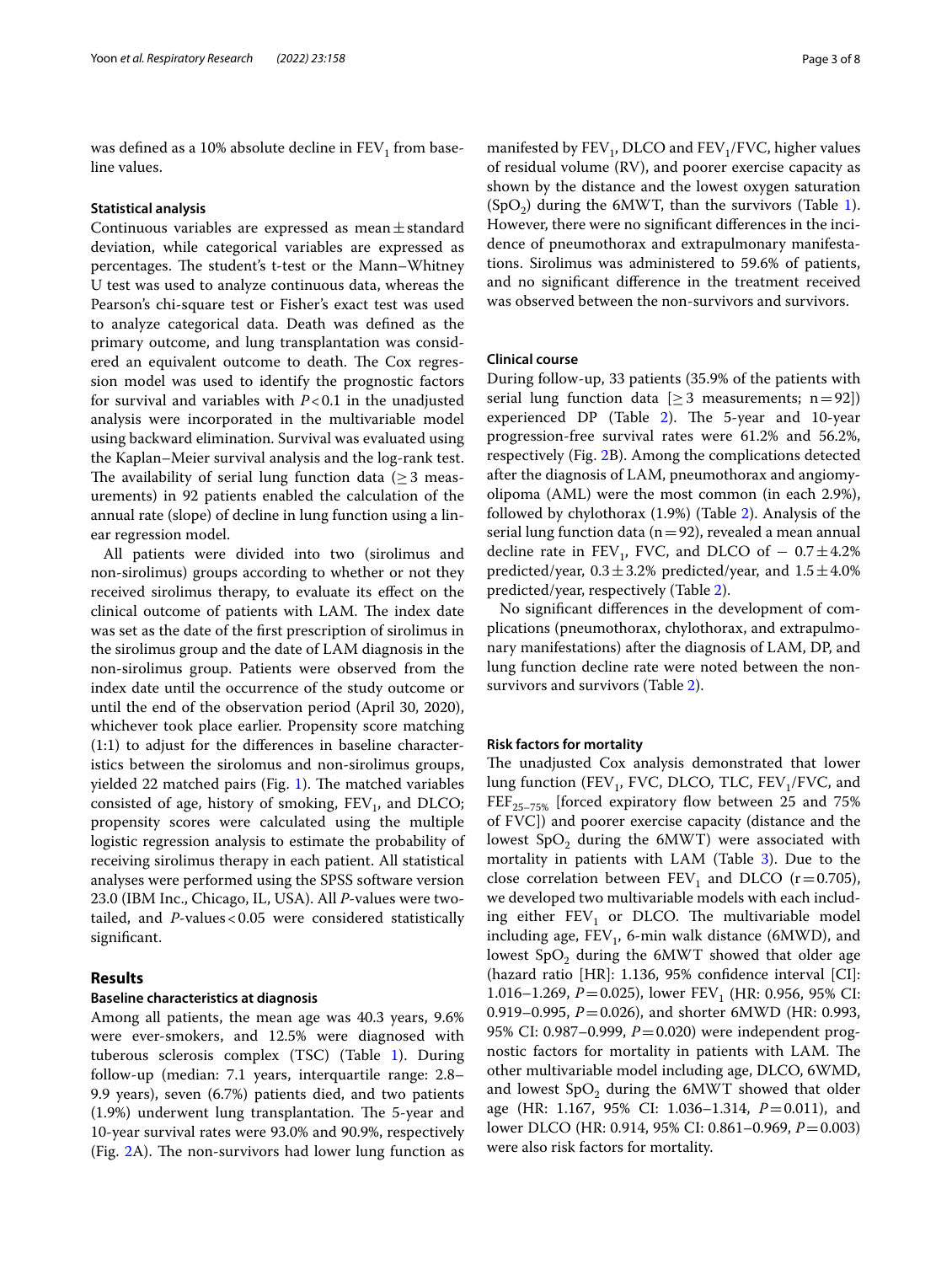| Characteristic                | <b>Total</b>      | Non-survivors     | <b>Survivors</b> | P-value |
|-------------------------------|-------------------|-------------------|------------------|---------|
| Number of patients            | 104               | $\mathsf{Q}$      | 95               |         |
| Age, years                    | $40.3 \pm 10.7$   | $45.8 \pm 13.0$   | $39.8 \pm 9.9$   | 0.178   |
| Female                        | 104 (100)         | 9(100)            | 95 (100)         | >0.999  |
| Ever-smoker                   | 10(9.6)           | 1(11.1)           | 9(9.5)           | > 0.999 |
| <b>TSC</b>                    | 13(12.5)          | 1(11.1)           | 12(12.6)         | >0.999  |
| Pneumothorax                  | 44 (42.3)         | 4(44.4)           | 40 (42.1)        | 0.944   |
| Chylothorax                   | 2(1.9)            | 0(0.0)            | 2(2.1)           | >0.999  |
| Extrapulmonary manifestations | 48 (46.2)         | 4(44.4)           | 44 (46.3)        | > 0.999 |
| Angiomyolipoma                | 32 (30.5)         | 3(33.3)           | 29 (30.5)        | > 0.999 |
| Lymphangioleiomyoma           | 18(17.3)          | 1(11.1)           | 17 (17.9)        | >0.999  |
| Lung function, % predicted    |                   |                   |                  |         |
| FEV <sub>1</sub>              | $77.3 \pm 22.2$   | $55.4 \pm 24.7$   | 79.3 ± 19.6      | 0.005   |
| <b>FVC</b>                    | $88.5 \pm 16.8$   | $88.1 \pm 21.3$   | $88.6 \pm 13.8$  | 0.939   |
| <b>DLCO</b>                   | $63.5 \pm 249$    | $40.1 \pm 19.7$   | $65.7 \pm 23.4$  | 0.003   |
| TLC                           | $97.8 \pm 16.5$   | $104.9 \pm 18.0$  | $97.3 \pm 12.9$  | 0.102   |
| FEV <sub>1</sub> /FVC         | $87.3 \pm 19.1$   | $64.8 \pm 25.2$   | $89.4 \pm 17.1$  | 0.003   |
| <b>RV</b>                     | $102.3 \pm 35.5$  | $123.9 \pm 24.2$  | $99.5 \pm 28.8$  | 0.010   |
| FEF <sub>25-75%</sub>         | $67.3 \pm 29.9$   | $29.6 \pm 21.8$   | $71.0 \pm 39.5$  | 0.448   |
| 6MWT                          |                   |                   |                  |         |
| Distance, m                   | $467.5 \pm 114.6$ | $320.5 \pm 168.9$ | $481.0 \pm 86.5$ | 0.004   |
| Lowest SpO <sub>2</sub> , %   | $94.4 \pm 5.8$    | $87.4 \pm 12.2$   | $95.0 \pm 4.4$   | 0.048   |
| Treatment                     |                   |                   |                  |         |
| Medroxyprogesterone           | 31 (29.8)         | 4(44.4)           | 27(28.4)         | 0.446   |
| LHRH                          | 2(1.9)            | 0(0.0)            | 2(2.1)           | > 0.999 |
| Bilateral oophorectomy        | 5(4.8)            | 0(0.0)            | 5(5.3)           | >0.999  |
| Sirolimus therapy             | 62 (59.6)         | 4(44.4)           | 58 (61.1)        | 0.480   |
| Dose per day, mg              | $1.6 \pm 0.6$     | $1.4 \pm 0.5$     | $1.6 \pm 0.6$    | 0.490   |
| TDM, ng/mL                    | $5.9 \pm 3.0$     | $4.3 \pm 1.8$     | $6.0 \pm 3.1$    | 0.361   |
| Duration, years               | $4.8(1.5-6.2)$    | $1.5(0.3-3.4)$    | $5.0(1-6.7)$     | 0.054   |

<span id="page-3-0"></span>**Table 1** Comparison of baseline characteristics and treatment between the non-survivors and survivors among patients with LAM

Data are expressed as the mean $\pm$  standard deviation or as a number (%), unless otherwise indicated

*DLCO* difusing capacity of the lung for carbon monoxide, *FEV1* forced expiratory volume in one second, *FVC* forced vital capacity, *RV* residual volume, *FEF25–75%* forced expiratory fow between 25 and 75% of FVC, *LAM* lymphangioleiomyomatosis, *SpO2* oxygen saturation, *TLC* total lung capacity, *TSC* tuberous sclerosis complex, *6MWT* 6-min walk test, *LHRH* luteinizing hormone-releasing hormone, *TDM* therapeutic drug monitoring

<span id="page-3-1"></span>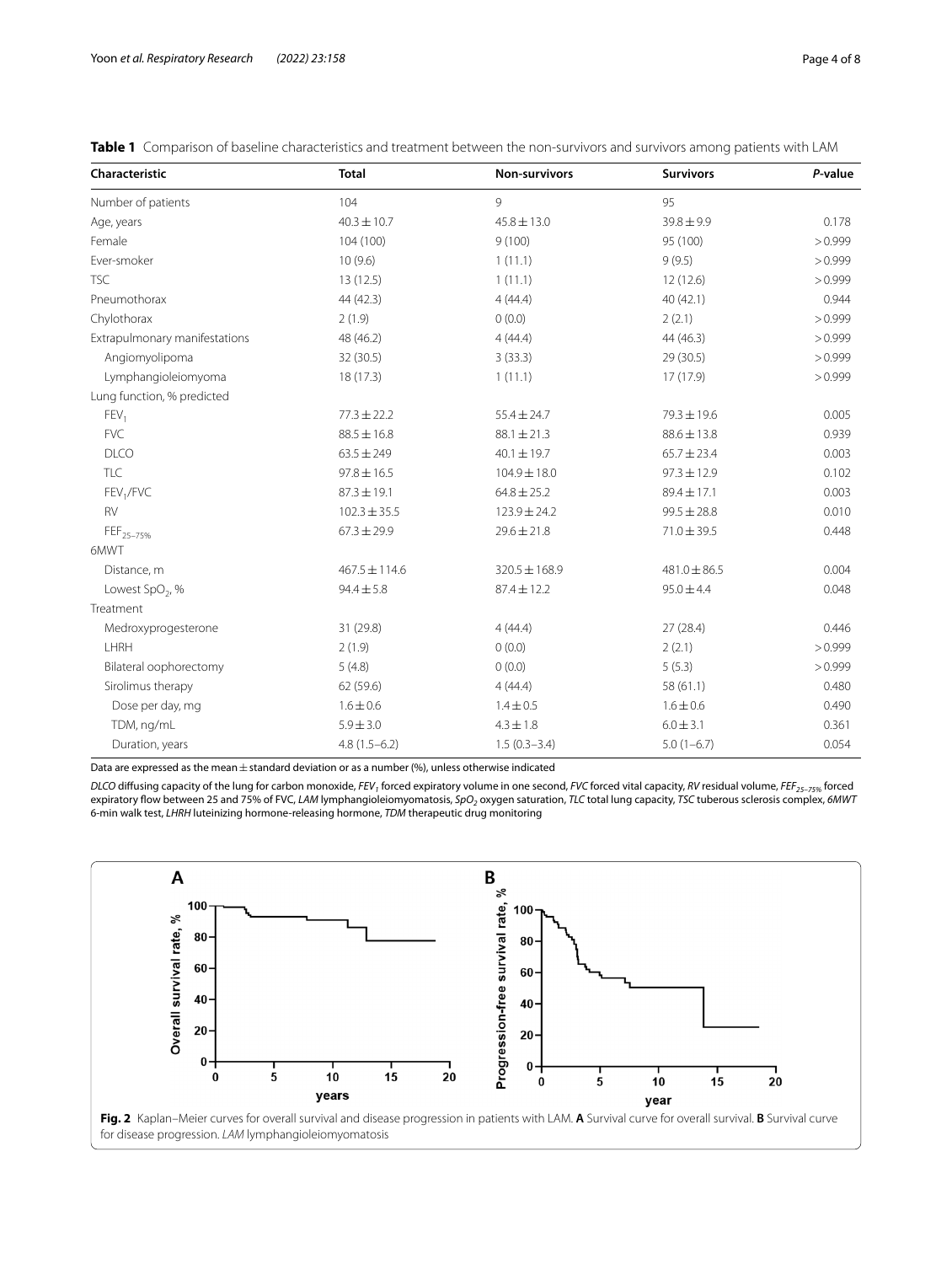| <b>Characteristics</b>              | <b>Total</b>   | <b>Non-survivors</b> | <b>Survivors</b> | P-value |
|-------------------------------------|----------------|----------------------|------------------|---------|
| Number of patients                  | 104            | 9                    | 95               |         |
| Pneumothorax                        | 3(2.9)         | 0(0.0)               | 3(3.2)           | > 0.999 |
| Chylothorax                         | 2(1.9)         | 0(0.0)               | 2(2.1)           | > 0.999 |
| Extrapulmonary manifestations       | 3(2.9)         | 0(0.0)               | 3(3.2)           | > 0.999 |
| Angiomyolipoma                      | 3(2.9)         | 0(0.0)               | 3(3.2)           | > 0.999 |
| Lymphangioleiomyoma                 | 0(0.0)         | 0(0.0)               | 0(0.0)           | > 0.999 |
| Disease progression                 | 33/92 (35.9)   | 4/7(57.1)            | 29/85 (34.1)     | 0.245   |
| Lung function decline               | $N = 92$       | $N=7$                | $N = 85$         |         |
| FEV <sub>1</sub> , % predicted/year | $-0.7 \pm 4.2$ | $-2.0 \pm 5.4$       | $-0.7 \pm 4.1$   | 0.448   |
| FVC, % predicted/year               | $0.3 \pm 3.2$  | $-2.2 \pm 4.3$       | $0.8 \pm 3.1$    | 0.147   |
| DLCO, % predicted/year              | $1.5 \pm 4.0$  | $-1.1 \pm 3.6$       | $-1.5 \pm 4.1$   | 0.929   |
| RV, % predicted/year                | $-1.0 \pm 9.1$ | $2.7 \pm 4.9$        | $-1.3 \pm 9.3$   | 0.221   |
| $FEF_{25-75}$ , % predicted/year    | $-2.4 \pm 7.4$ | $1.6 \pm 8.8$        | $-2.8 \pm 7.2$   | 0.185   |
| Follow-up period, year              | $7.1(2.8-9.9)$ | $2.7(2.5-9.6)$       | $7.2(3.0-9.9)$   | 0.236   |

<span id="page-4-0"></span>**Table 2** Comparison of clinical course between the non-survivors and survivors among patients with LAM

Data are expressed as the mean  $\pm$  standard deviation, a number (%) or the median (interquartile range), unless otherwise indicated

*DLCO* difusing capacity of the lung for carbon monoxide, *FEV1* forced expiratory volume in one second, *FVC* forced vital capacity, *RV* residual volume, *FEF25–75%* forced expiratory flow between 25 and 75% of FVC, *LAM* lymphangioleiomyomatosis

<span id="page-4-1"></span>

| <b>Table 3</b> Prognostic factors for mortality in patients with LAM assessed using the Cox proportional analysis |  |  |  |  |
|-------------------------------------------------------------------------------------------------------------------|--|--|--|--|
|                                                                                                                   |  |  |  |  |

| <b>Characteristics</b>                | Unadjusted             |         | <b>Multivariable model-1</b> |         | Multivariable model-2  |         |
|---------------------------------------|------------------------|---------|------------------------------|---------|------------------------|---------|
|                                       | HR (95% CI)            | P-value | HR (95% CI)                  | P-value | HR (95% CI)            | P-value |
| Age                                   | 1.046 (0.993-1.102)    | 0.090   | 1.136 (1.016-1.269)          | 0.025   | 1.167 (1.036-1.314)    | 0.011   |
| Ever-smoker                           | 1.388 (0.172-11.178)   | 0.758   |                              |         |                        |         |
| <b>TSC</b>                            | $0.949(0.117 - 7.689)$ | 0.961   |                              |         |                        |         |
| Pneumothorax                          | $0.920(0.246 - 3.439)$ | 0.902   |                              |         |                        |         |
| Angiomyolipoma                        | 1.149 (0.285-4.627)    | 0.845   |                              |         |                        |         |
| FEV <sub>1</sub>                      | $0.956(0.927 - 0.984)$ | 0.003   | $0.956(0.919 - 0.995)$       | 0.026   |                        |         |
| <b>FVC</b>                            | 1.000 (0.954-1.048)    | 0.996   |                              |         |                        |         |
| <b>DLCO</b>                           | $0.946(0.914 - 0.979)$ | 0.001   |                              |         | $0.914(0.861 - 0.969)$ | 0.003   |
| $FEV1/FVC$ ratio                      | $0.947(0.919 - 0.976)$ | < 0.001 |                              |         |                        |         |
| <b>RV</b>                             | 1.007 (0.996-1.019)    | 0.214   |                              |         |                        |         |
| $FEF_{25-75}$                         | $0.946(0.936 - 0.993)$ | 0.014   |                              |         |                        |         |
| 6MWD                                  | $0.992(0.987 - 0.996)$ | < 0.001 | $0.993(0.987 - 0.999)$       | 0.020   | $0.997(0.992 - 1.002)$ | 0.247   |
| 6MWT, the lowest SpO <sub>2</sub> , % | $0.921(0.868 - 0.977)$ | 0.006   | $1.007(0.908 - 1.117)$       | 0.890   | $0.994(0.902 - 1.095)$ | 0.905   |
| Sirolimus therapy                     | $0.584(0.155 - 2.195)$ | 0.426   |                              |         |                        |         |

FEV<sub>1</sub> and DLCO were separately included in the multivariable models due to the high correlation between them (r=0.705). FEV<sub>1</sub>/FVC (r=0.803), and FEF<sub>25-75</sub>  $(r=0.767)$  were not included in the multivariable models due to their correlation with FEV<sub>1</sub>

*CI* confdence interval, *DLCO* difusing capacity of the lung for carbon monoxide, *FEV1* forced expiratory volume in 1 s, *FVC* forced vital capacity, *RV* residual volume, *FEF<sub>25-75%</sub>* forced expiratory flow between 25 and 75% of FVC, *HR* hazard ratio, *LAM* lymphangioleiomyomatosis, *SpO<sub>2</sub>* oxygen saturation, *TLC* total lung capacity, *TSC* tuberous sclerosis complex, *6MWD* 6-min walk distance, *6MWT* 6-min walk test

### **Efects of sirolimus therapy**

In the unmatched analysis, patients treated with sirolimus were younger, had a higher incidence of lymphangioleiomyoma, lower lung function (FEV<sub>1</sub>, DLCO, FEV<sub>1</sub>/ FVC, and  $\text{FEF}_{25-75\%}$ ), and poorer exercise capacity (distance and lowest  $SpO<sub>2</sub>$  during the 6MWT) than those who did not receive sirolimus therapy (Additional file [1](#page-6-0): Table S1). Propensity score matching that was performed to adjust for these diferences generated 22 matched pairs (Table  $4$ ). The baseline characteristics of the patients in the matched cohort and those in the unmatched one are displayed in Additional file  $1$ : Table S2. The unmatched patients had a higher incidence of lymphangioleiomyoma and a shorter distance during the 6MWT. Additionally,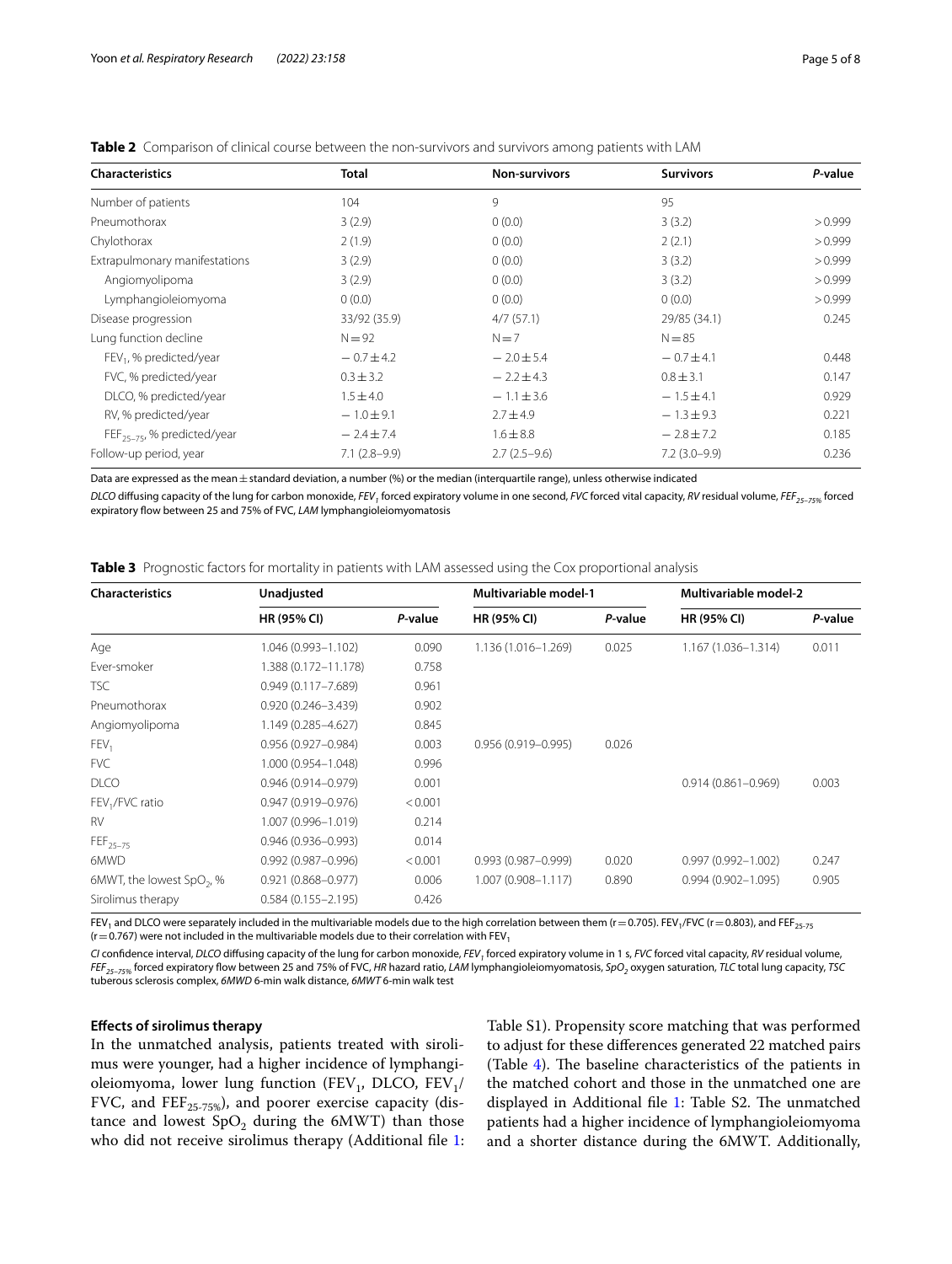<span id="page-5-0"></span>**Table 4** Comparison of baseline characteristics between the sirolimus and the non-sirolimus groups among patients with LAM

| Characteristic                | <b>Sirolimus</b> | <b>Non-sirolimus</b> | P-value |
|-------------------------------|------------------|----------------------|---------|
| Number of patients            | 22               | 22                   |         |
| Age, years                    | $42.4 \pm 3.2$   | $40.8 \pm 9.2$       | 0.723   |
| Female sex                    | 22 (100)         | 22 (100)             | > 0.999 |
| Ever-smoker                   | 1(4.5)           | 3(13.6)              | 0.607   |
| TSC.                          | 2(9.1)           | 3(13.6)              | > 0.999 |
| Pneumothorax                  | 12 (54.5)        | 9(40.9)              | 0.365   |
| Chylothorax                   | 0(0.0)           | 2(9.1)               | 0.488   |
| Extrapulmonary manifestations | 7 (31.8)         | 10(45.5)             | 0.537   |
| Angiomyolipoma                | 7(31.8)          | 7(31.8)              | >0.999  |
| Lymphangioleiomyoma           | 1(4.5)           | 2(9.1)               | > 0.999 |
| Lung function, % predicted    |                  |                      |         |
| FEV <sub>1</sub>              | 75.0 ± 18.0      | $78.1 \pm 20.1$      | 0.655   |
| <b>FVC</b>                    | $85.9 \pm 12.9$  | $87.1 \pm 13.6$      | 0.796   |
| DI CO                         | $60.9 \pm 18.0$  | $62.2 \pm 15.5$      | 0.655   |
| TI C                          | $97.5 \pm 11.9$  | $96.0 \pm 12.5$      | 0.879   |
| FEV <sub>1</sub> /FVC         | $87.5 \pm 16.5$  | $90.3 \pm 20.0$      | 0.348   |
| <b>RV</b>                     | $98.6 \pm 23.3$  | $101.4 \pm 22.3$     | 0.702   |
| FEF <sub>25-75%</sub>         | $75.4 \pm 42.8$  | $76.7 \pm 47.2$      | 0.930   |
| 6MWT                          |                  |                      |         |
| Distance, m                   | $513.4 \pm 79.6$ | $508.0 \pm 54.2$     | 0.496   |
| Lowest $SpO2$ , %             | $93.9 \pm 4.0$   | $95.7 \pm 5.0$       | 0.047   |
|                               |                  |                      |         |

Data are expressed as the mean  $\pm$  standard deviation or as a number (%), unless otherwise indicated. The index date was set as the date of the frst prescription of sirolimus in the sirolimus group and the date of LAM diagnosis in the nonsirolimus group

*DLCO* diffusing capacity of the lung for carbon monoxide, *FEV<sub>1</sub>* forced expiratory volume in one second, *FVC* forced vital capacity, *RV* residual volume, FEF<sub>25-75%</sub> forced expiratory flow between 25 and 75% of FVC, LAM lymphangioleiomyomatosis, *TSC* tuberous sclerosis complex, *TLC* total lung capacity, *SpO*<sub>2</sub> oxygen saturation, 6MWT 6-min walk test

the lowest  $SpO<sub>2</sub>$  during the 6MWT was inferior in the unmatched patients compared with the matched ones.

Among the matched patients, the mean age was 40.7 years and TSC was diagnosed in 11.4% patients. The median follow-up duration was 7.1 years (8.5 years in the sirolimus group versus 6.1 years in the non-sirolimus group,  $P=0.213$ ). Additionally, the median time from diagnosis to the start of sirolimus therapy was 1.8 (interquartile range: 0.2–3.8) years, and the median duration of sirolimus therapy was 4.5 (interquartile range: 1.5–6.0) years. Although the sirolimus group showed lower the minimum  $SpO<sub>2</sub>$  during the 6MWT than the non-sirolimus group (Table  $4$ ), there were no differences in survival, DP, and lung function decline rate between the two groups (Table [5](#page-5-1)). Moreover, in the Kaplan–Meier survival analysis, there was a tendency of better survival in the sirolimus group than that in the no-sirolimus group  $(P=0.073)$  (Additional file [1:](#page-6-0) Fig. S1).

# **Discussion**

This study reported the long-term clinical course and prognostic factors of patients with LAM. The 10-year survival and progression-free survival rates were 90.9% and 56.2%, respectively. Older age, lower  $FEV<sub>1</sub>$  and DLCO, and shorter 6MWD were independent prognostic factors for overall survival in patients with LAM.

In our study, the prognosis of patients with LAM was better than that reported previously  $[3, 4, 13, 14]$  $[3, 4, 13, 14]$  $[3, 4, 13, 14]$  $[3, 4, 13, 14]$  $[3, 4, 13, 14]$  $[3, 4, 13, 14]$  $[3, 4, 13, 14]$ . The studies published in the  $2000s$  (n=57-105) demonstrated a mortality rate of 10–20% after symptom onset during median follow-up period of 4.5–12.6 years [[4,](#page-7-5) [14](#page-7-12)]. Oprescu et al. reported a 10-year transplantation-free survival of 86% in 410 patients with LAM who were followed up over a median time period of 10.4 years until 2007 [[3](#page-7-2)]. Gupta et al., who observed 217 patients with LAM until 2014, also demonstrated 5-year and 10-year

<span id="page-5-1"></span>

|  |  |  |  | Table 5 Comparison of clinical course between the sirolimus and non-sirolimus groups among patients with LAM |  |  |  |  |
|--|--|--|--|--------------------------------------------------------------------------------------------------------------|--|--|--|--|
|--|--|--|--|--------------------------------------------------------------------------------------------------------------|--|--|--|--|

| <b>Characteristics</b>                   | <b>Sirolimus</b>  | <b>Non-sirolimus</b> | P-value |
|------------------------------------------|-------------------|----------------------|---------|
| Number of patients                       | 22                | 22                   |         |
| Death or lung transplantation            | 0(0.0)            | 3(13.6)              | 0.233   |
| Disease progression                      | 4/21(19.0)        | 6/22(27.3)           | 0.721   |
| Lung function decline, % predicted/year  | $N = 17$          | $N = 19$             |         |
| FEV <sub>1</sub> , % predicted/year      | $0.5 \pm 3.0$     | $-0.3 \pm 4.7$       | 0.452   |
| FVC, % predicted/year                    | $0.7 \pm 3.1$     | $0.0 + 4.1$          | > 0.999 |
| DLCO, % predicted/year                   | $-1.2 \pm 3.9$    | $0.6 + 5.5$          | 0.271   |
| RV, % predicted/year                     | $0.1 \pm 5.8$     | $-3.4 \pm 15.3$      | 0.485   |
| FEF <sub>25-75%</sub> , % predicted/year | $-1.3 \pm 4.1$    | $-5.7 \pm 13.9$      | 0.808   |
| Median follow-up period, year            | $8.5(3.8 - 11.5)$ | $6.1(2.4-9.5)$       | 0.213   |

Data are expressed as the mean±standard deviation, a number (%) or the median (interquartile range), unless otherwise indicated

*DLCO* difusing capacity of the lung for carbon monoxide, *FEV1* forced expiratory volume in one second, *FVC* forced vital capacity, *RV* residual volume, *FEF25–75%* forced expiratory fow between 25 and 75% of FVC, *IQR* interquartile range, *LAM* lymphangioleiomyomatosis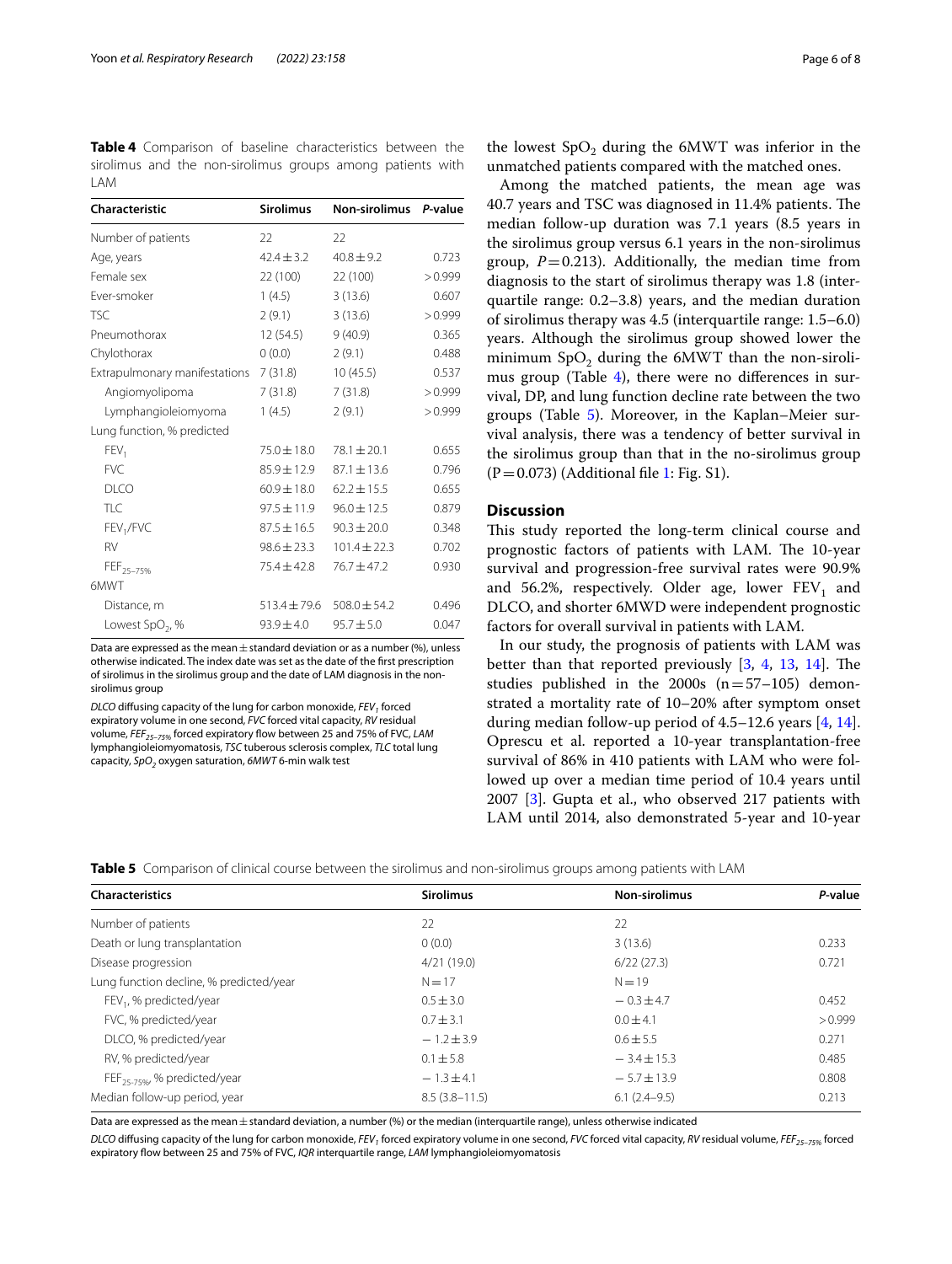transplantation-free survival rates of 94% and 85%, respectively [[5\]](#page-7-4). Having followed up patients with LAM until April 2020, we found a higher 10-year transplantation-free survival rate of 90.9%. The better survival of patients in our study might be attributed to improved management of patients with LAM, and more widespread access to chest computed tomography imaging for screening purposes in South Korea, which could have led to earlier diagnosis of LAM.

Our study revealed that older age and lower lung function (FEV<sub>1</sub> or DLCO) were independent prognostic factors for mortality in patients with LAM. The prognostic factors in patients with LAM have been previously reported  $[3, 5-7]$  $[3, 5-7]$  $[3, 5-7]$  $[3, 5-7]$ . The age-adjusted multivariable Cox analysis performed by Gupta et al. revealed that lower FEV<sub>1</sub> (HR: 0.97, 95% CI: 0.96–0.99,  $P = 0.008$ ) and DLCO (HR: 0.97, 95% CI: 0.95–0.99, *P*=0.001) were independent risk factors for transplantation-free survival  $[5]$  $[5]$  $[5]$ . The multivariable Cox analysis conducted by Oprescu et al., also showed that late symptom onset after diagnosis (HR: 0.80, 95% CI: 0.64–0.99, *P*=0.043), and the presence of AML (HR: 0.49, 95% CI: 0.30–0.79, *P*=0.004) were associated with a lower risk of death or transplantation, while home oxygen use (HR: 3.13, 95% CI: 1.90–5.18, *P*<0.001) was associated with poor prognosis  $[3]$  $[3]$ . These findings support our results which have shown an association between higher disease severity and poor prognosis. On the other hand, Kitaichi et al. revealed that a lower  $FEV<sub>1</sub>/$ FVC ratio and a higher TLC were associated with poor prognosis in a study performed on 46 patients with LAM [[7\]](#page-7-7). These findings are also consistent with our results; lower  $FEV<sub>1</sub>/FVC$  and increased TLC were associated with a higher risk of mortality in the unadjusted analysis. The lower  $FEV_1/FVC$  ratio reflects airflow limitation [\[15](#page-7-13)], while an increase in TLC indicates hyperinfation of the lungs due to air trapping [\[16](#page-7-14)] in obstructive lung disease.

After propensity score matching for age, smoking status, and lung function, no significant differences in clinical outcome and lung function decline rate were found between the sirolimus and nonsirolimus groups. However, these results actually suggest the presence of clinical benefits with sirolimus therapy in patients with LAM, since the sirolimus group included patients with more advanced disease (lower the minimum  $SpO<sub>2</sub>$  during 6MWT). The efficacy of sirolimus in the stabilization of lung function has been demonstrated by real-world studies [\[17–](#page-7-15)[20\]](#page-7-16). In a study performed on 98 Chinese patients with LAM, Zhan et al., showed an improvement in  $FEV<sub>1</sub>$ decline  $(n = 18; -31.1 \pm 30.8)$  [pre-sirolimus] versus 16.1  $\pm$  36.0 mL/month [post-sirolimus],  $P = 0.002$ ), 6MWD (n = 46;  $358.8 \pm 114.4$  versus  $415.6 \pm 118.6$  m,  $P = 0.004$ , and arterial blood oxygen tension  $(n = 17, -0.55 \pm 0.60$  versus  $0.30 \pm 1.19$  mmHg/ month,  $P = 0.018$ ) [[17](#page-7-15)]. Bee et al. also demonstrated an improvement in  $FEV_1$  after sirolimus therapy (-150 versus 35 mL/year,  $n = 21$ ,  $P < 0.001$ ) in a prospective national cohort study conducted on 47 patients with LAM in the UK  $[18]$  $[18]$  $[18]$ . Through the Multicenter International Lymphangioleiomyomatosis Efficacy of Sirolimus trial, Gupta et al. demonstrated that sirolimus therapy stabilized  $FEV<sub>1</sub>$  decline regardless of clinical features including menopausal status, baseline  $FEV<sub>1</sub>$ , and co-existing TSC [\[20\]](#page-7-16). Despite the lack of statistical significance, the rate of  $FEV<sub>1</sub>$  decline in the sirolimus group was numerically lower  $(0.5 \text{ versus } -0.3\% \text{ pre-}$ dicted/year) than that in the non-sirolimus group in our study.

Our study had a few limitations. First, the generalizability of our results could be limited by the single-centered and retrospective nature of the study. Nonetheless, the baseline characteristics of our patients were similar to those of previous studies [\[21](#page-7-18)]. Second, the small number of patients analyzed (the non-survivors and the matched patients) could account for the lack of statistical signifcance. However, our analyses suggested prognostic factors consistent with previous studies  $[3, 5-7]$  $[3, 5-7]$  $[3, 5-7]$  $[3, 5-7]$ . Third, the patients were enrolled over a long period of time. Standards of care for patients with LAM might have evolved over time. However, despite these limitations, the strengths of our study include its long-term follow-up period and the determination of prognostic factors based on various clinical variables.

### **Conclusion**

During long-term follow-up of about 7 years, a tenth, and a third of patients with LAM experienced death or DP. Our results suggest that older age, lower lung function, and poorer exercise capacity mean poor prognosis in patients with LAM.

#### **Abbreviations**

DLCO: Difusing capacity of the lung for carbon monoxide; DP: Disease progression; FEV<sub>1</sub>: Forced expiratory volume in one second; FVC: Forced vital capacity; LAM: Lymphangioleiomyomatosis; SpO<sub>2</sub>: Oxygen saturation; TLC: Total lung capacity; TSC: Tuberous sclerosis complex; 6MWD: 6-Minute walk distance; 6MWT: 6-Minute walk test.

## **Supplementary Information**

The online version contains supplementary material available at [https://doi.](https://doi.org/10.1186/s12931-022-02079-6) [org/10.1186/s12931-022-02079-6](https://doi.org/10.1186/s12931-022-02079-6).

<span id="page-6-0"></span>**Additional fle 1: Table S1.** Comparison of baseline characteristics between the sirolimus and non-sirolimus groups among patients with LAM. **Table S2.** Comparison of baseline characteristics between